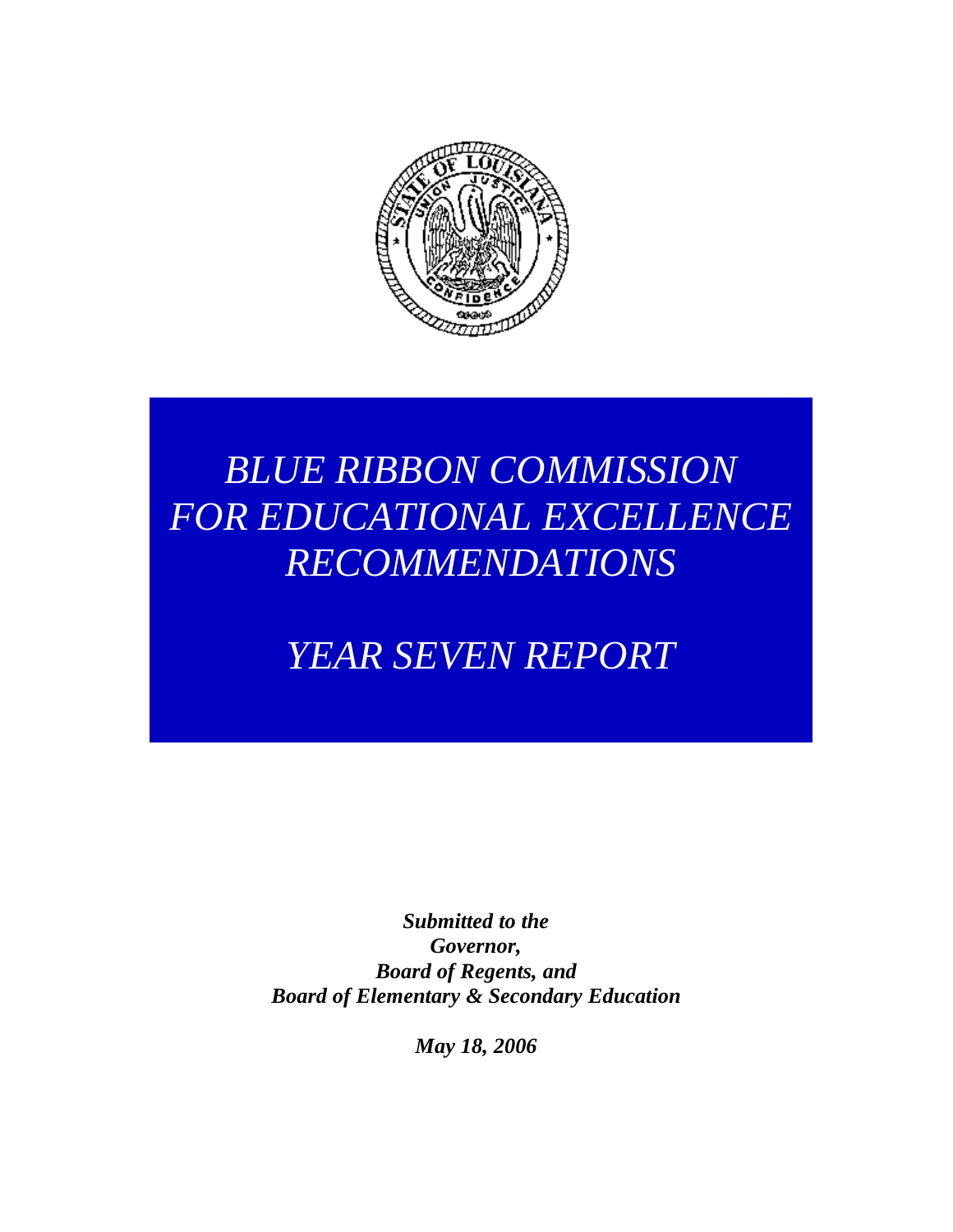### **BLUE RIBBON COMMISSION FOR EDUCATIONAL EXCELLENCE YEAR SEVEN REPORT**

#### **A. STRUCTURE OF THE BLUE RIBBON COMMISSION**

The Blue Ribbon Commission was originally created by the Board of Regents (BoR) and the Board of Elementary and Secondary Education (BESE) during April 1999. It is supported by the Governor and is housed within the Governor's Office of Education. During 2005-06, the Commission was composed of 34 members who represented each of the following areas.

#### **Nine Designated Members**

- Two members of the Board of Regents
- Two members of the Board of Elementary and Secondary Education
- Chairperson of the Senate Education Committee or designee
- Chairperson of the House Education Committee or designee
- Commissioner of Higher Education or designee
- Governor's Designee
- State Superintendent of Education or designee

#### **Ten Members Selected by the Board of Regents**

- One University/College President/Chancellor
- One University Provost
- One Dean of a College of Education (public institution)
- One Dean of a College of Education (private institution)
- One Dean of College of Arts and Science
- One College of Education Faculty Member
- One College of Arts/Science Faculty Member
- One Community and Technical College Representative
- One PK-16+ Coordinator
- One Teacher Preparation Candidate

#### **Ten Members Selected by the Board of Elementary and Secondary Education**

- One District Superintendent (Urban)
- One District Superintendent (Rural)
- One District Director of Personnel
- One Elementary Principal
- One Middle School Principal
- One High School Principal
- One Elementary School Teacher
- One Middle School Teacher
- One High School Teacher
- One School Board Member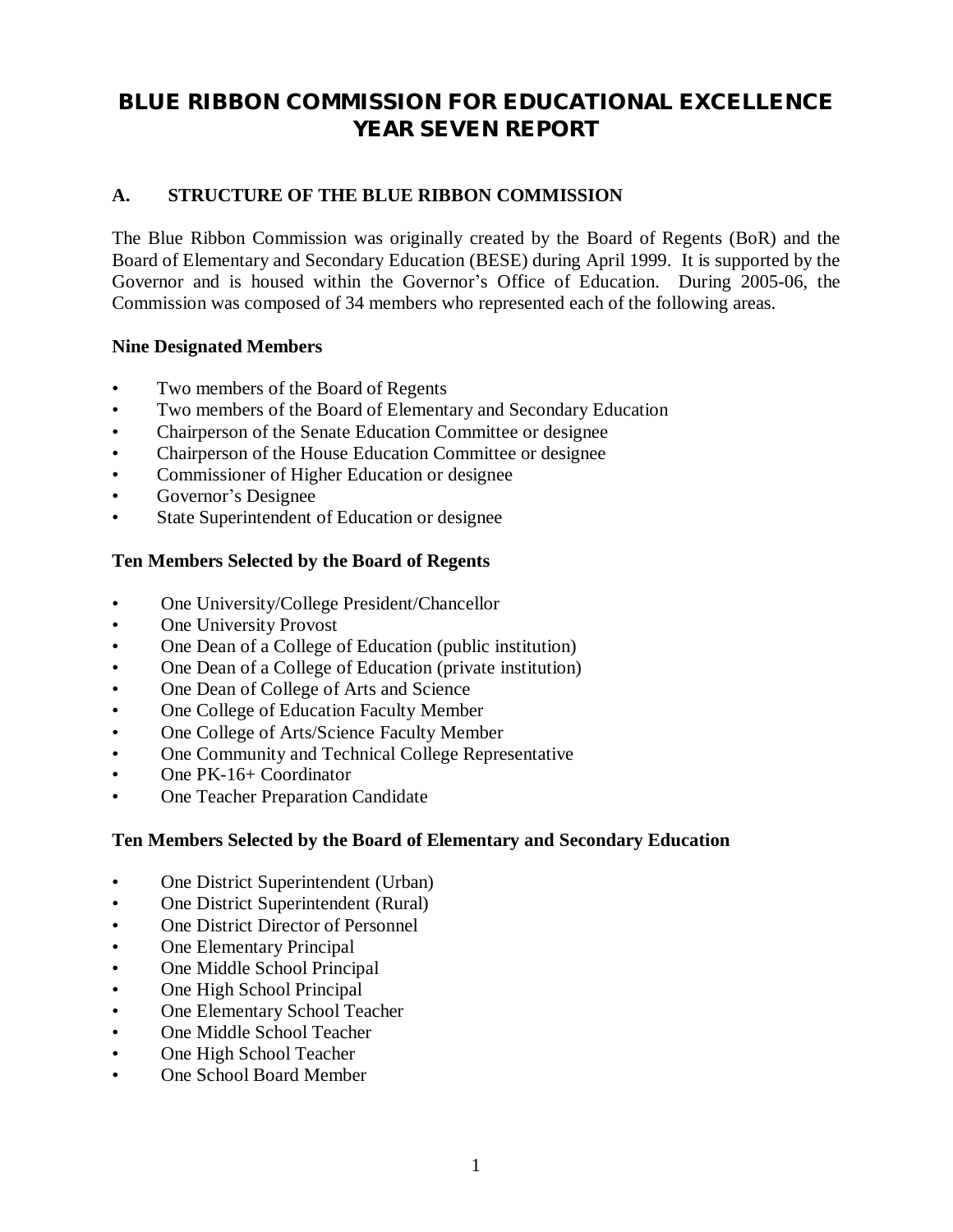#### **Five Members Jointly Selected by the Board of Regents and Board of Elementary and Secondary Education:**

- Two Community Representatives
- One Parent
- One Grant Generator
- One NAACP Member

The Blue Ribbon Commission for Educational Excellence was co-chaired during 2005-06 by Frances Henry (Board of Regents) and Glenny Lee Buquet (Board of Elementary and Secondary Education) and served in an advisory capacity to the Board of Regents, Board of Elementary and Secondary Education, and Governor.

#### **B. CHARGE AND OBJECTIVES FOR THE BLUE RIBBON COMMISSION (2005-06)**

Due to Hurricane Katrina and Hurricane Rita, the Blue Ribbon Commission for Educational Excellence did not meet during fall 2005 and only met on four occasions during spring 2006 (February 9, 2006; March 9, 2006; April 6, 2006; and May 11, 2006).

During 2005-06, the Blue Ribbon Commission was given the following charge:

To examine the Teacher Preparation Accountability System and expand the system to address critical needs.

It addressed the following objectives:

- Identify changes to indicators for the Teacher Preparation Accountability System.
- Identify changes to baselines, timelines, and formula.
- Identify changes to corrective actions, rewards, and transitions due to the hurricanes.

On May 11, 2006, the Blue Ribbon Commission recommended that the following areas be addressed within the 2005-06 Blue Ribbon Commission recommendations.

- Changes to the Teacher Preparation Accountability System.
- Changes to be Addressed by the Commission During 2006-07 once Additional Data are Available
- Additional Information to be Gathered for the 2006-07 Blue Ribbon Commission for Educational Excellence

The specific actions for each area are listed in this report. Appendix A identifies where the recommended changes will occur within the existing Teacher Preparation Accountability System.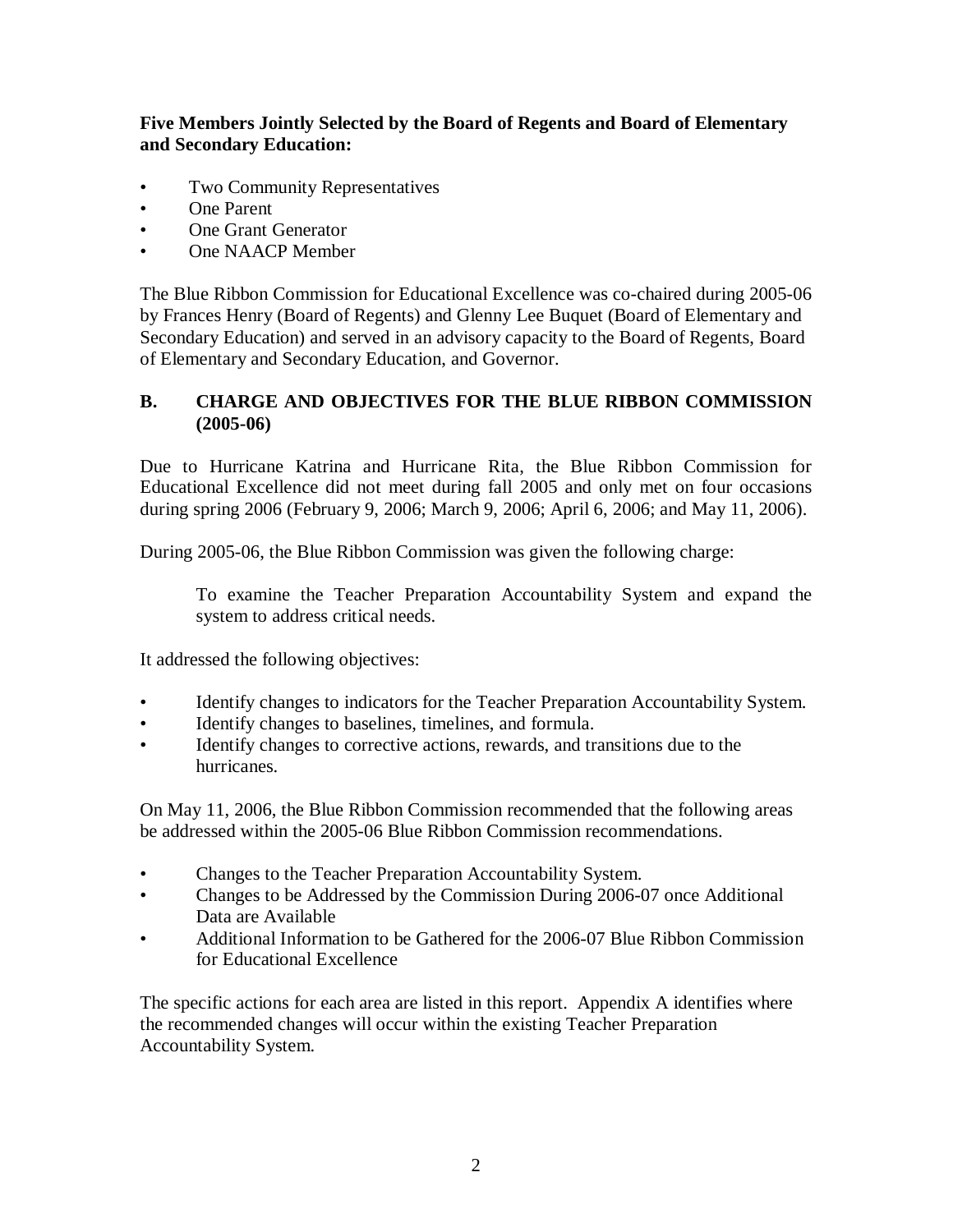The following are recommendations that were made by the Blue Ribbon Commission for Educational Excellence during 2005-06 to strengthen the Teacher Preparation Accountability System.

#### **1. CHANGES TO THE TEACHER PREPARATION ACCOUNTABILITY SYSTEM**

*Recommendation #1: Make changes identified by the Blue Ribbon Commission to the existing Teacher Preparation Accountability System.*

#### **a. Indicators for the Teacher Preparation Accountability System**

#### *Indicators*

- 1) List *"Critical Certification Shortage*", "*Critical Rural District Shortage*", "*Number of Racial Minority Graduates*", "*Teaching Minority*", and "*Grades 4-8 Education*" as five separate indicators.
- 2) Add "*Value-Added Teacher Preparation Assessment Model"* as an indicator for the Authentic University-School Partnerships for 2008-2009.

### **b. Critical Certification Shortage Areas**

- 1) Add the following indicators to the existing list of "*critical certification shortage areas*":
	- a) Foreign languages
	- b) Reading specialists
- 2) Identify the specific areas of science and special education for the "*critical certification shortage areas*":
	- a) Science (Biology, General Science, Chemistry, Physics, Environmental Science, and Earth Science)
	- b) Special Education (Mild/Moderate, Visually Impaired, Hearing Impaired, Early Intervention, Significant Disabilities, and Speech Pathologist)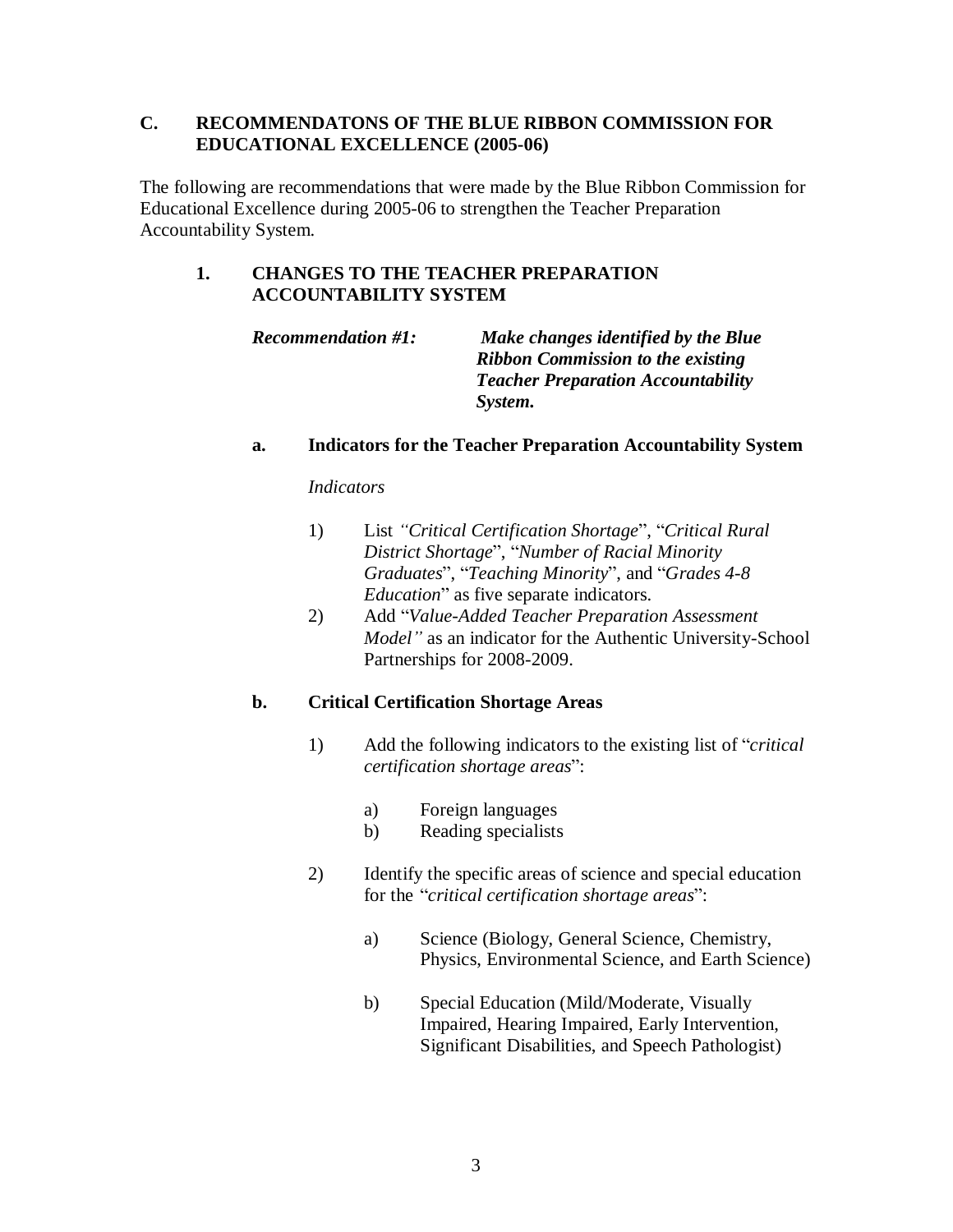#### **1. CHANGES TO THE TEACHER PREPARATION ACCOUNTABILITY SYSTEM (CONT'D.)**

#### **b. Critical Certification Shortage Areas (Cont'd.)**

- c) Remove Grades 4-8 from the "*Critical Certification Shortage Areas*".
- 3) Count the number of certified teachers who "Add-on" additional areas of certification in the Critical Certification Shortage Areas.

#### **c. Critical Rural District Shortage Area**

1) List East Carroll Parish, St. Helena Parish and Madison Parish as the three parishes with critical rural shortages.

#### **d. Grades 4-8 Education**

- 1) Define Grades 4-8 Educators as a separate indicator.
- 2) Count the number of certified teachers who "Add-on" certification in Grades 4-8.

#### **e. Rewards**

- 1) Change the wording to indicate that universities who receive rewards will be recognized at a public celebration.
- 2) Change the wording to indicate that universities will receive a larger reward if they earn a label of "Exemplary" as compared to a label of "High Performing".

### **f. Level 2 Corrective Actions**

1) Change the wording to indicate that candidates must receive written notification from the university that indicates that it has been provided an "At-Risk" label and must reach a "Satisfactory" level in two years. Candidates should be informed of university actions to reach a "Satisfactory" level.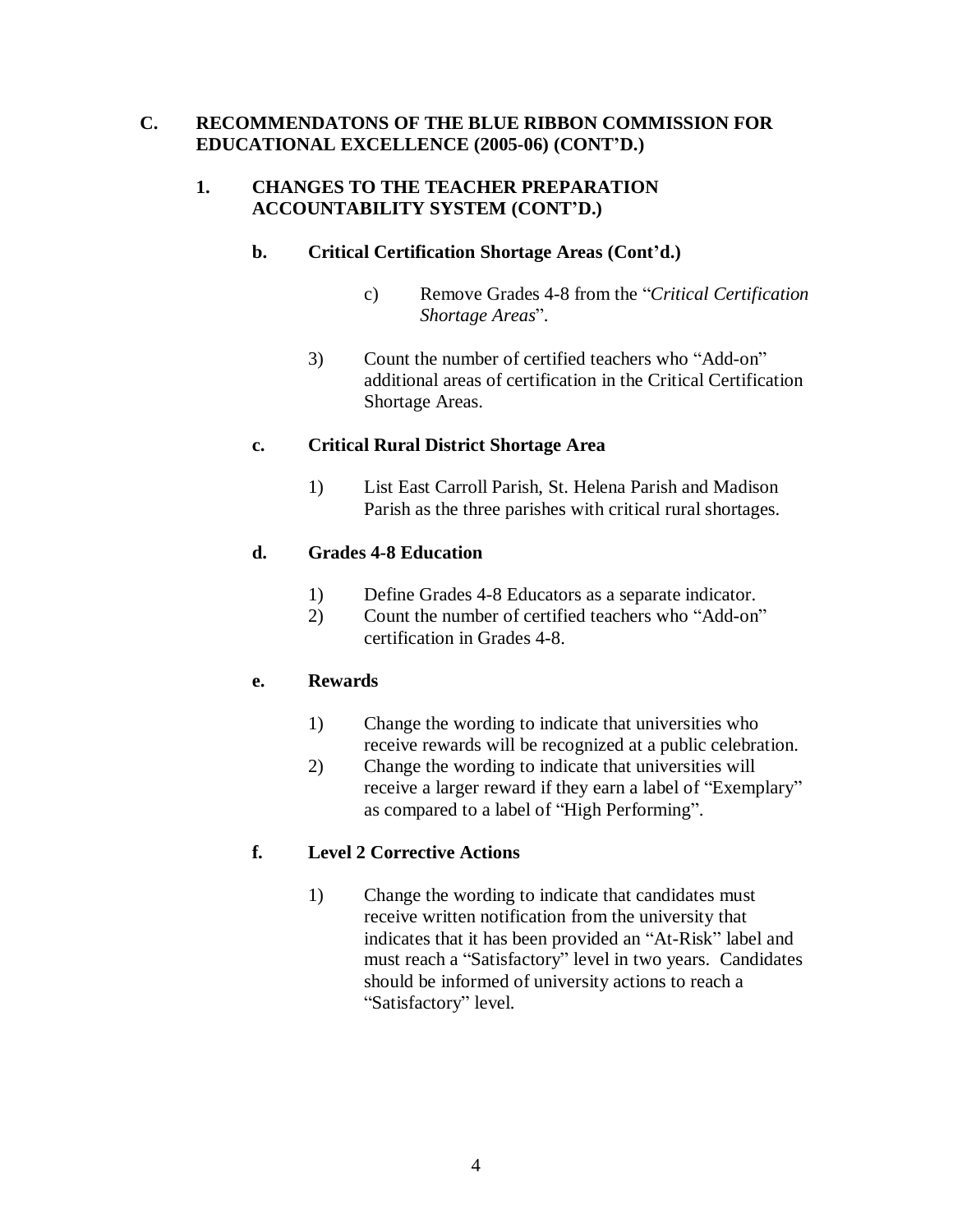#### **1. CHANGES TO THE TEACHER PREPARATION ACCOUNTABILITY SYSTEM (CONT'D.)**

#### **g. Level 3 Corrective Action**

1) Change the wording to indicate that candidates must receive written notification from the university that indicates that it has been provided a "Low-Performing" label and must reach a "Satisfactory" level in two years. Candidates should be informed of university actions to reach a "Satisfactory" level.

#### **h. Non-approval**

1) Change the following wording "may complete their program at the university and be employed in the state" to read as "may complete their program and be eligible for certification<sup>"</sup>

#### **i. High Performing Status not Reading in Four Years**

1) Change the following wording "If a Satisfactory university does not reach a High Performing status by April 1 (2006) . . . ." to read as "If a Satisfactory university does not reach a High Performing status in four years . . . ."

#### **2. CHANGES TO BE ADDRESSED BY THE COMMISSION DURING 2006-07 ONCE ADDITIONAL DATA ARE AVAILABLE**

*Recommendation #2: Have the Blue Ribbon Commission review new data during 2006-07 before making changes to the baselines, weights, and formula for the Teacher Preparation Accountability System.*

- **a. Baseline for Quantity Index**
- **b. Expected Percentage of Increase for Quantity Index**
- **c. Certification Index**
- **d. New Teacher Survey Index**
- **e. Assessor Survey Index**
- **f. Weights for Quantity Indicators**
- **g. Weights for Certification Index, New Teacher Index, and Assessor Index to Calculate Institutional Performance Index**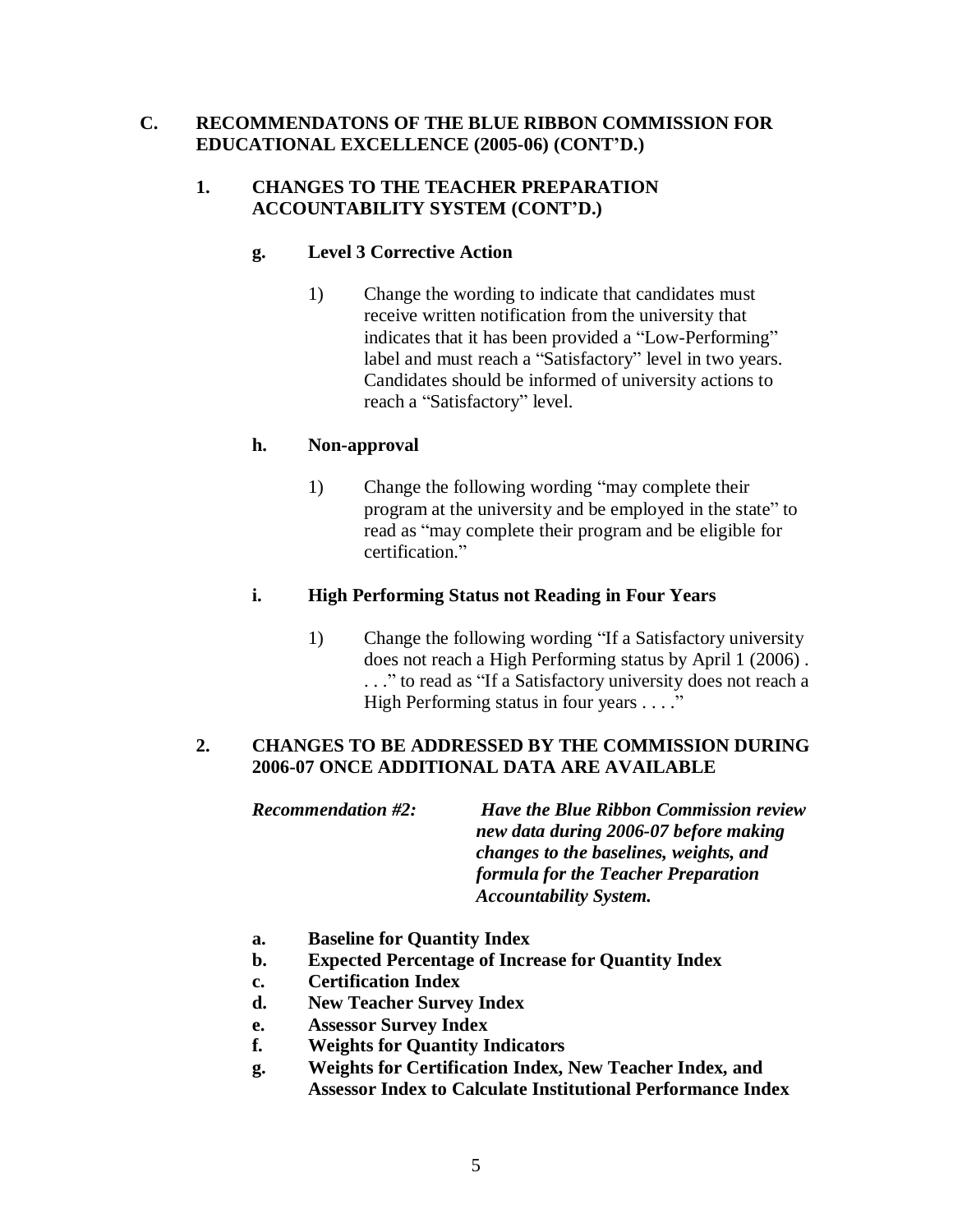#### **2. CHANGES TO BE ADDRESSED BY THE COMMISSION DURING 2006-07 ONCE ADDITIONAL DATA ARE AVAILABLE (CONT'D.)**

- **h. Weights for Quantity Index and Institutional Performance Index to Calculate Teacher Preparation Performance Score**
- **i. Scaled Scores for Labels**
- **3. ADDITIONAL INFORMATION TO BE GATHERED FOR THE 2006-07 BLUE RIBBON COMMISSION FOR EDUCATIONAL EXCELLENCE**

*Recommendation #3: Have staff collect additional information during summer 2006 and present the information to the Blue Ribbon Commission during 2006-07.*

#### **a. Rewards**

1) Form a committee to determine how reward funds should be distributed for universities that receive "Exemplary" and "High Performing" labels.

#### **b. Teacher and Mentor Survey**

1) Form a committee to redesign the New Teacher Survey and Mentor Survey in order for them to be administered at the conclusion of student teaching and the conclusion of the Louisiana Teacher Assistance and Assessment Program.

#### **c. Retention of Teachers**

- 1) Calculate the retention rate of new teachers who remain within the field of education over a five year time period.
- 2) Form a committee to examine the results and identify incentives to retain teachers who leave the profession.

#### **d. Baselines for Teacher Quantity Index**

1) Determine projections for 2006-07 enrollment in teacher preparation programs to make recommendations for baselines for the Teacher Quantity Index.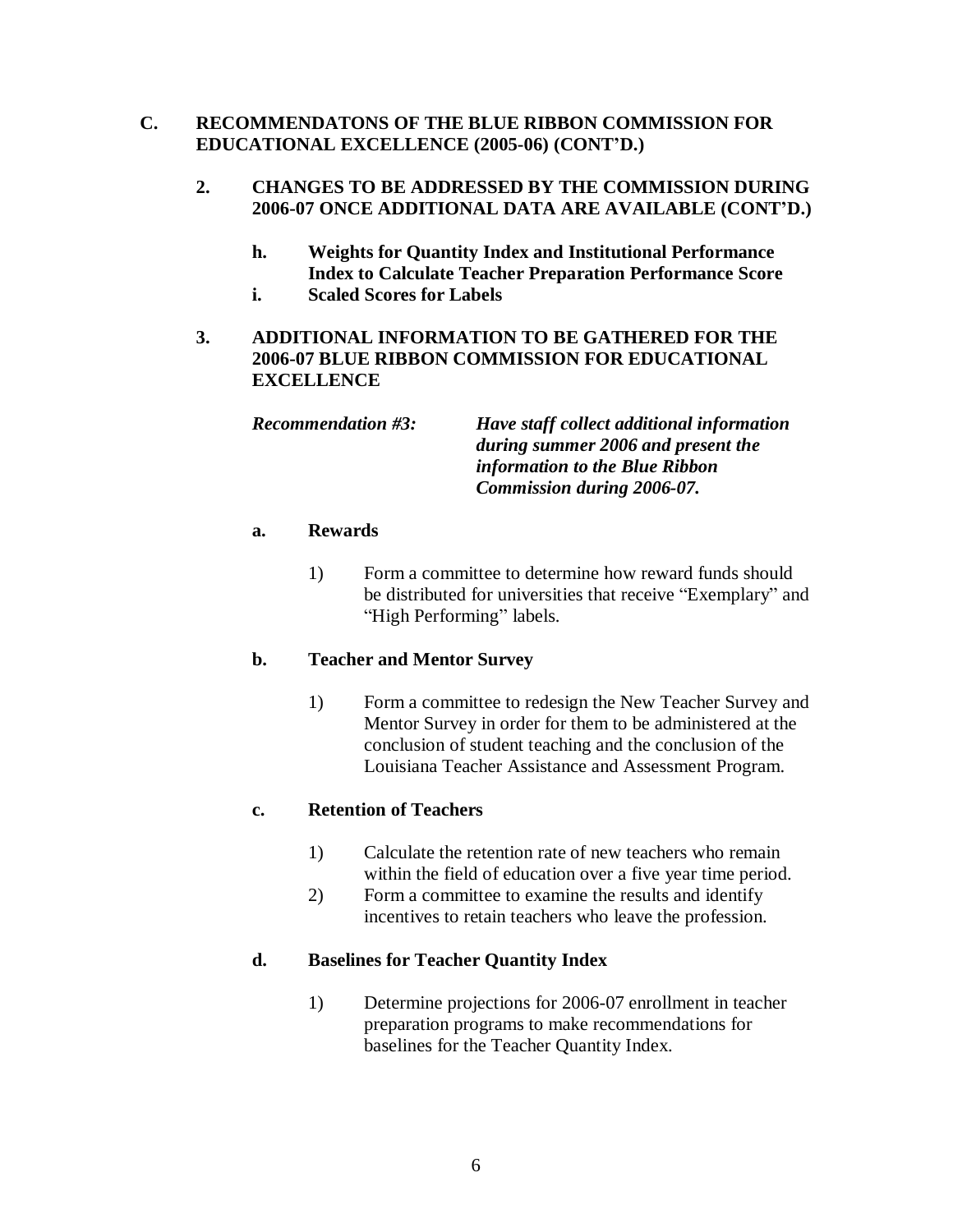#### **3. ADDITIONAL INFORMATION TO BE GATHERED FOR THE 2006-07 BLUE RIBBON COMMISSION FOR EDUCATIONAL EXCELLENCE (CONT'D.)**

#### **e. Process to Calculate Add-on Certifications**

1) Form a committee to identify the process that will be used to calculate the number of certified teachers who have added on certifications in the Critical Shortage Areas and Grades 4-8.

#### **f. Simulations for Accountability Formula**

1) Develop simulations to examine the impact of weights upon the formula for the Teacher Preparation Accountability System.

#### **g. Increases in Certified Teachers in District With High Shortages of Teachers**

1) Gather data to determine why some parishes with high percentages of uncertified teachers have demonstrated significant increases in certified teachers during the last four years.

#### **h. Education Majors who are not Admitted to Programs**

1) Identify a process to collect data pertaining to number of teacher candidates who declare Education as a major but are not admitted to the Teacher Preparation Programs and reasons for not being admitted.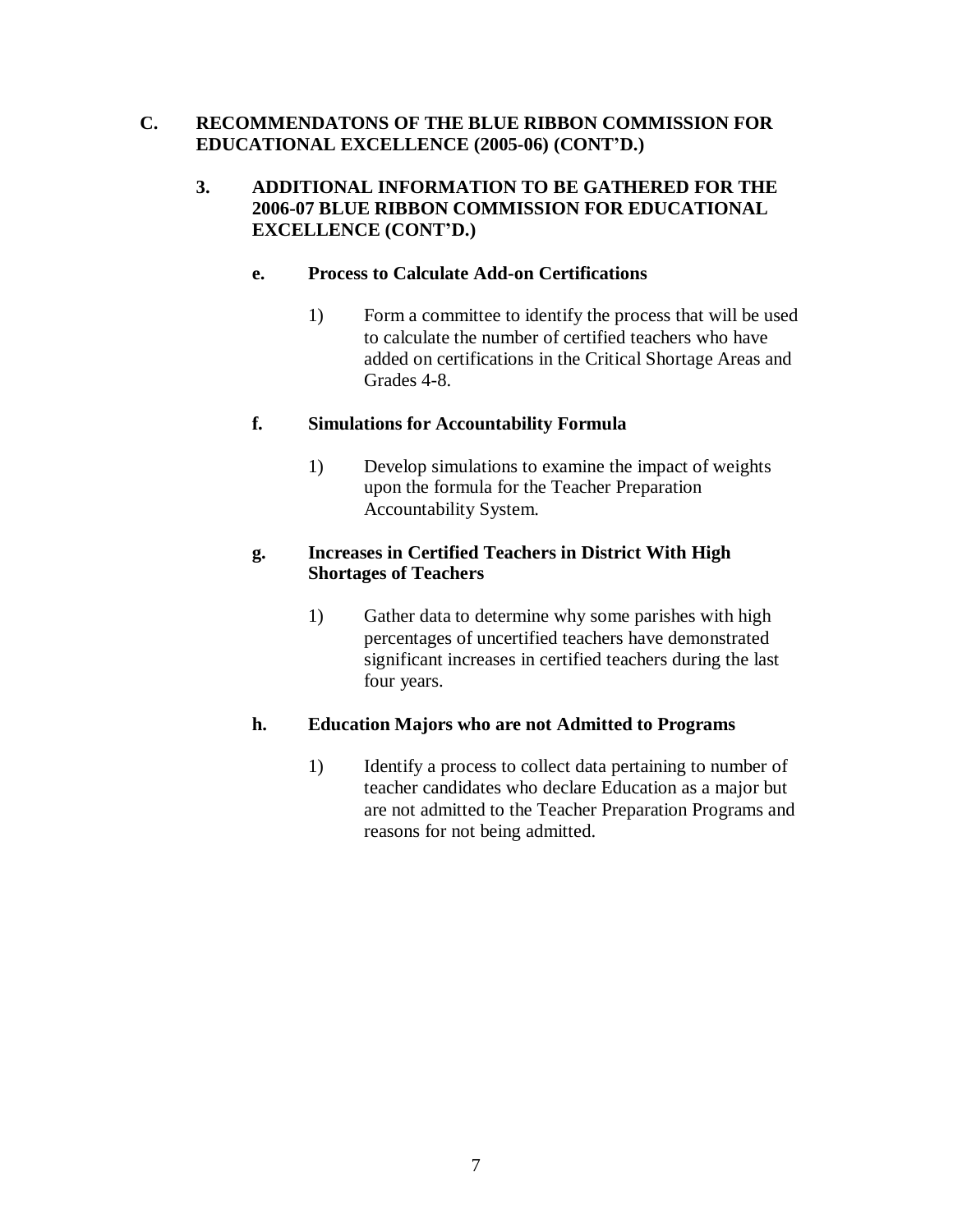## **APPENDIX A**



# **Draft**

## **TEACHER PREPARATION ACCOUNTABILITY SYSTEM**

**This document is being developed by the Blue Ribbon Commission for Educational Excellence**

**May 18, 2006**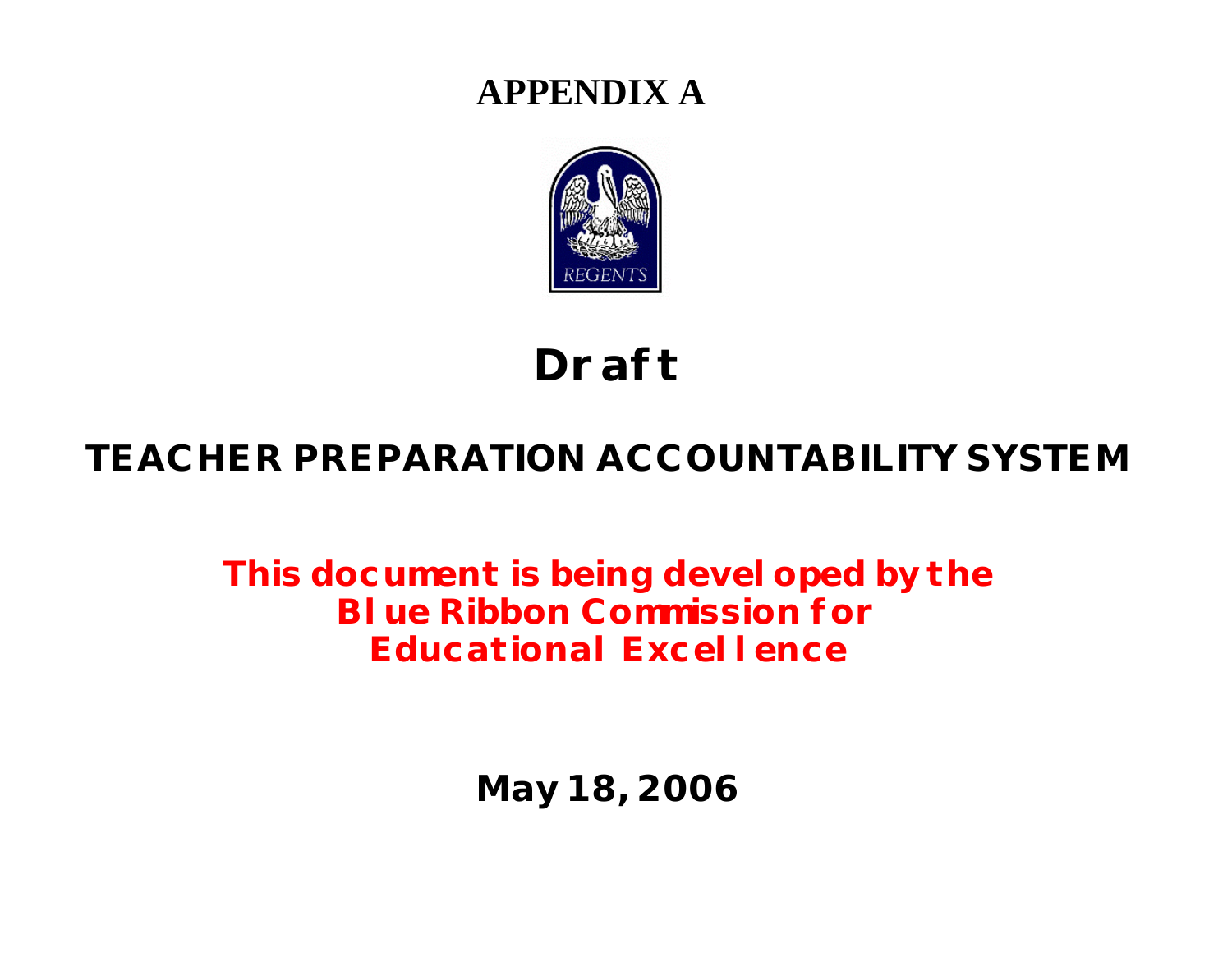| <b>QUESTIONS</b>  |                                                                                                                | <b>RECOMMENDATIONS</b>                                                                                                                                                                                                                                                                                                                                                                                                                                                                                                                                                                                                                                                                                                                                                                                                                                                                                               |  |  |
|-------------------|----------------------------------------------------------------------------------------------------------------|----------------------------------------------------------------------------------------------------------------------------------------------------------------------------------------------------------------------------------------------------------------------------------------------------------------------------------------------------------------------------------------------------------------------------------------------------------------------------------------------------------------------------------------------------------------------------------------------------------------------------------------------------------------------------------------------------------------------------------------------------------------------------------------------------------------------------------------------------------------------------------------------------------------------|--|--|
| <b>Indicators</b> |                                                                                                                | The following indicators should be used to determine if teacher preparation programs have demonstrated growth.                                                                                                                                                                                                                                                                                                                                                                                                                                                                                                                                                                                                                                                                                                                                                                                                       |  |  |
| 1.                | What indicators should be used<br>to determine if teacher<br>preparation programs have<br>demonstrated growth? | <b>Teacher Quantity:</b><br>Q <sub>1</sub><br>Number of traditional and alternate certification program completers relative to a predetermined <i>program</i><br>completer target.<br>Q <sub>2</sub><br>Number of traditional and alternate certification program completers in <i>critical certification shortage areas</i><br>(i.e., mathematics, science, special education, foreign languages, and reading specialists).<br>Q <sub>3</sub><br>Number of traditional and alternate certification program completers in <i>critical rural district shortage areas</i><br>(i.e., three rural districts identified by the state with the largest percentage of uncertified teachers).<br>Number of <i>racial minority</i> traditional and alternate certification program completers.<br>Q <sub>4</sub><br>Number of teaching minority traditional and alternate certification program completers.<br>Q <sub>5</sub> |  |  |
|                   |                                                                                                                | Number of <i>Grades</i> 4-8 traditional and alternate certification program completers.<br><b>Q6</b><br><b>Institutional Performance:</b>                                                                                                                                                                                                                                                                                                                                                                                                                                                                                                                                                                                                                                                                                                                                                                            |  |  |
|                   |                                                                                                                | Percentage of program completers who took PRAXIS subtests and passed the subtests.<br>P <sub>1</sub><br>Ratings by new teachers of the quality of their teacher preparation programs to prepare them for teaching.<br>P <sub>2</sub><br>Ratings by building level assessors of first year teachers regarding the quality of teacher preparation programs<br>P <sub>3</sub><br>to prepare new teachers.                                                                                                                                                                                                                                                                                                                                                                                                                                                                                                               |  |  |
|                   |                                                                                                                | <b>Authentic University-School Partnerships:</b>                                                                                                                                                                                                                                                                                                                                                                                                                                                                                                                                                                                                                                                                                                                                                                                                                                                                     |  |  |
|                   |                                                                                                                | Value-Added Teacher Preparation Assessment Model (Values to be recommended by Dr. George Noell once<br>A <sub>1</sub><br>it has been determined that the model is valid and reliable.)                                                                                                                                                                                                                                                                                                                                                                                                                                                                                                                                                                                                                                                                                                                               |  |  |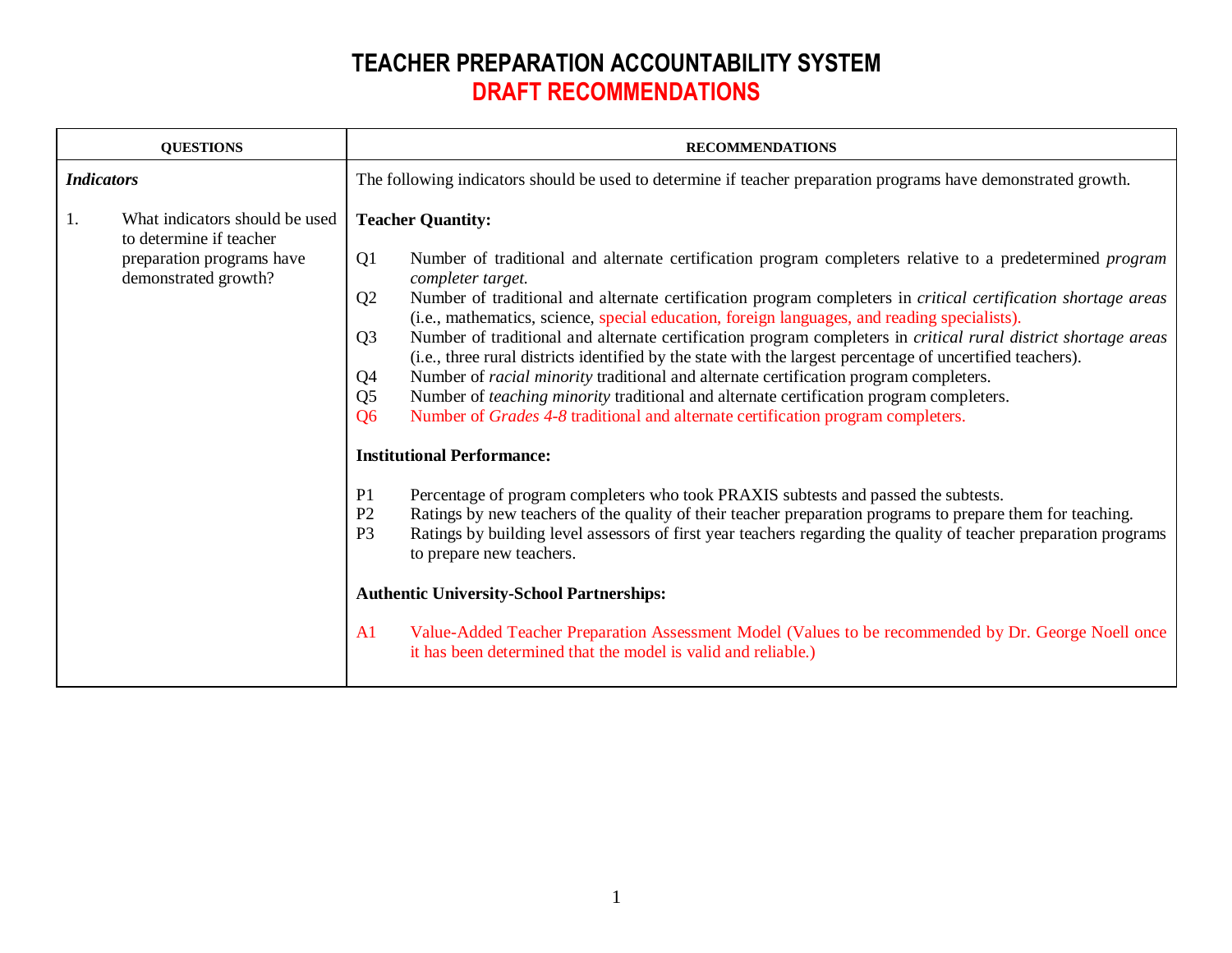| <b>QUESTIONS</b>                                                                                                             | <b>RECOMMENDATIONS</b>                                                                                                                                                                                                                                                                                                                                                                                                                                                                                                                                                                                                                                                                                                                                                                                                                                                                                                                                                                                                                                                                                                                                                                                                                                                                                                                                                                                                                                                                                                                                                                                                                                                                                                                                                                                                                      |  |  |  |
|------------------------------------------------------------------------------------------------------------------------------|---------------------------------------------------------------------------------------------------------------------------------------------------------------------------------------------------------------------------------------------------------------------------------------------------------------------------------------------------------------------------------------------------------------------------------------------------------------------------------------------------------------------------------------------------------------------------------------------------------------------------------------------------------------------------------------------------------------------------------------------------------------------------------------------------------------------------------------------------------------------------------------------------------------------------------------------------------------------------------------------------------------------------------------------------------------------------------------------------------------------------------------------------------------------------------------------------------------------------------------------------------------------------------------------------------------------------------------------------------------------------------------------------------------------------------------------------------------------------------------------------------------------------------------------------------------------------------------------------------------------------------------------------------------------------------------------------------------------------------------------------------------------------------------------------------------------------------------------|--|--|--|
| <b>Phase-in Schedule of Indicators</b>                                                                                       | Not all indicators will be available for the system at the same time. A phase-in schedule has been provided below:                                                                                                                                                                                                                                                                                                                                                                                                                                                                                                                                                                                                                                                                                                                                                                                                                                                                                                                                                                                                                                                                                                                                                                                                                                                                                                                                                                                                                                                                                                                                                                                                                                                                                                                          |  |  |  |
| 2.<br>When will the indicators be.<br>integrated into the formula to<br>calculate Teacher Preparation<br>Performance Scores? | 2006-08<br>The following indicators will be used to calculate the Teacher Preparation Performance Scores:<br>Number of traditional and alternate certification program completers. (2005-06 regular and alternate<br>(a)<br>program completers)<br>Number of traditional and alternate certification program completers in <i>grades</i> 4-8 <i>education</i> .<br>(b)<br>Number of traditional and alternate certification program completers in <i>critical certification shortage</i><br>(c)<br>areas. (2005-06 regular and alternate program completers)<br>Number of traditional and alternate certification program completers in <i>critical rural district shortage</i><br>(d)<br>areas. (2005-06 regular and alternate program completers)<br>Number of <i>racial minority</i> traditional and alternate certification program completers. (2005-06 regular<br>(e)<br>and alternate program completers)<br>Number of <i>teaching minority</i> traditional and alternate certification program completers. (2005-06)<br>(f)<br>regular and alternate program completers)<br>Ratings by new teachers of the quality of their teacher preparation programs to prepare them for<br>(g)<br>teaching. (Regular and alternate program completers when exiting Student Teaching and the<br>Louisiana Teacher Assistance and Assessment Program)<br>Ratings by building level assessors of new teachers regarding the quality of teacher preparation<br>(h)<br>programs and induction programs to prepare new teachers. (Mentors of regular and alternate program<br>completers when new teachers exit the Louisiana Teacher Assistance and Assessment Program)<br>2008-2009<br>In addition to the above indicators, phase-in the following indicators:<br>Recommended values from Value-Added Teacher Preparation Assessment Model.<br>(a) |  |  |  |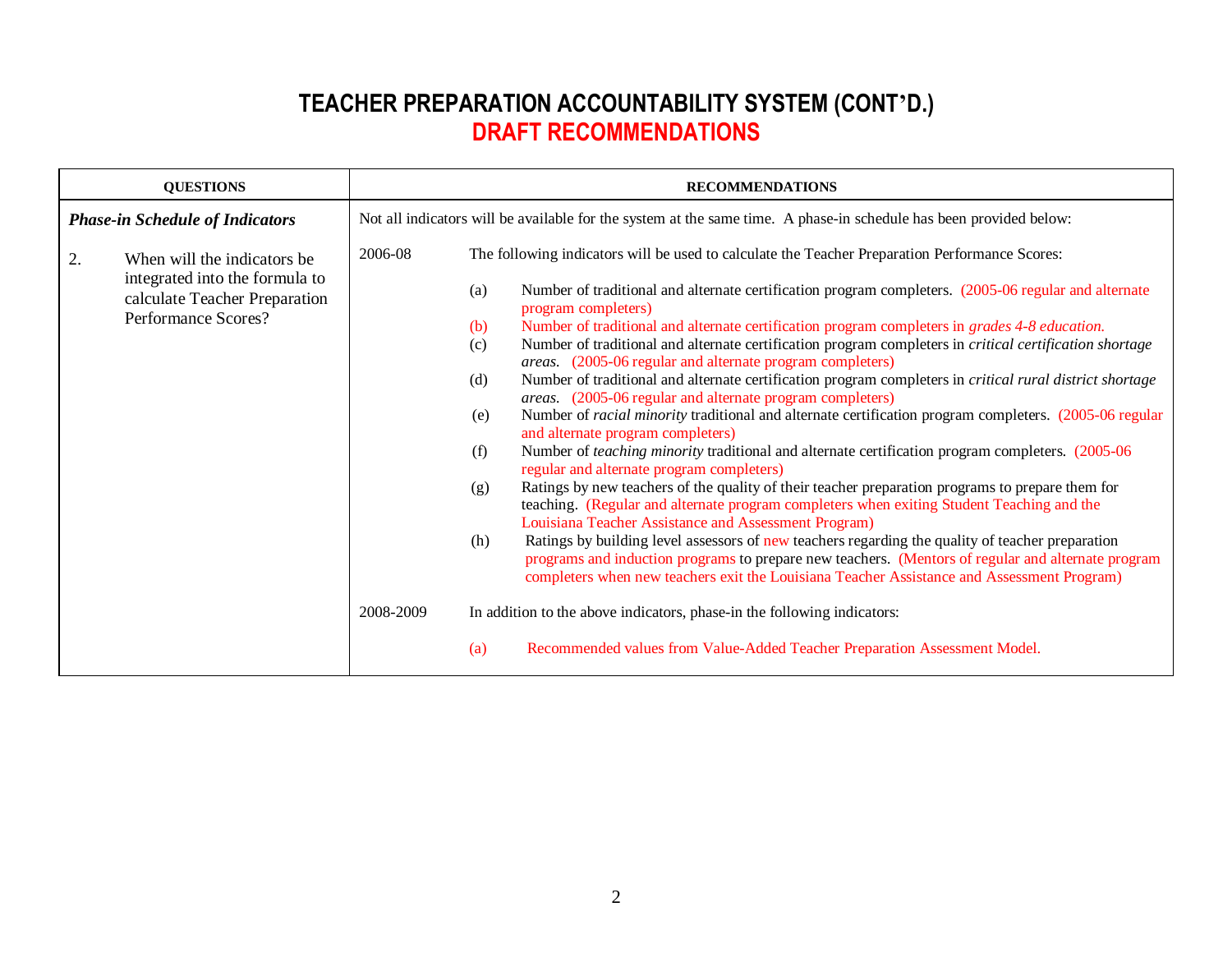| <b>QUESTIONS</b>                                                                                                            | <b>RECOMMENDATIONS</b>                                                                                                                                                                                                                                                                                                                                                                                                                                                                                                                                                                                                                                                    |  |  |
|-----------------------------------------------------------------------------------------------------------------------------|---------------------------------------------------------------------------------------------------------------------------------------------------------------------------------------------------------------------------------------------------------------------------------------------------------------------------------------------------------------------------------------------------------------------------------------------------------------------------------------------------------------------------------------------------------------------------------------------------------------------------------------------------------------------------|--|--|
| <b>Definitions of Indicators</b>                                                                                            | a. Critical Certification Shortage                                                                                                                                                                                                                                                                                                                                                                                                                                                                                                                                                                                                                                        |  |  |
| 3.<br>How will specific indicators be<br>defined?                                                                           | A critical certification shortage will be the number of traditional and alternate certification program completers reported to<br>the BOR who meet all program and state requirements to be certified to teach in the following areas: Science (Biology,<br>General Science, Chemistry, Physics, Environmental Science, and Earth Science), Special Education (Mild/Moderate,<br>Visually Impaired, Hearing Impaired, Early Intervention, Significant Disabilities, and Speech Pathologist), Mathematics,<br>Foreign Languages, and Reading Specialists. In addition, this will include the number of certified teachers who add-on new<br>certifications in these areas. |  |  |
|                                                                                                                             | b. Critical Rural District Shortage                                                                                                                                                                                                                                                                                                                                                                                                                                                                                                                                                                                                                                       |  |  |
|                                                                                                                             | The critical rural district shortage will be the number of traditional and alternate certification program completers who select<br>to teach in the following rural school districts who have the greatest percentage of uncertified teachers: St. Helena Parish,<br>Madison Parish, and East Carroll Parish.                                                                                                                                                                                                                                                                                                                                                             |  |  |
|                                                                                                                             | c. Number of Racial Minority Graduates                                                                                                                                                                                                                                                                                                                                                                                                                                                                                                                                                                                                                                    |  |  |
|                                                                                                                             | A racial minority will be the sum of the number of traditional and alternate certification program completers who take the<br>PRAXIS exams, as reported by ETS, coded as any of the following:                                                                                                                                                                                                                                                                                                                                                                                                                                                                            |  |  |
|                                                                                                                             | (1) African-American.<br>(3) Hispanic<br>(5) Pacific Islander<br>(6) Other (Specify: $\qquad \qquad$<br>(2) Asian-American.<br>(4) Native American                                                                                                                                                                                                                                                                                                                                                                                                                                                                                                                        |  |  |
|                                                                                                                             | d. Teaching Minority                                                                                                                                                                                                                                                                                                                                                                                                                                                                                                                                                                                                                                                      |  |  |
|                                                                                                                             | A teaching minority will be the sum of the number of traditional and alternate certification program completers who take the<br>PRAXIS exams, as reported by ETS, coded as any of the following:                                                                                                                                                                                                                                                                                                                                                                                                                                                                          |  |  |
|                                                                                                                             | (1) Male and taking the "Early Childhood Education" test OR (2) Male and taking the "Elementary Education" test.                                                                                                                                                                                                                                                                                                                                                                                                                                                                                                                                                          |  |  |
| The sum will be a "duplicated"<br>Note:<br>count, meaning, for example, that someone                                        | e. Grades 4-8 Education                                                                                                                                                                                                                                                                                                                                                                                                                                                                                                                                                                                                                                                   |  |  |
| coded both as "African-American" and<br>"male taking the Early Childhood<br>Education test" would count as two, not<br>one. | Grades 4-8 Educators will be all regular and alternate certification teachers who attain certification as grades 4-8 teachers as<br>they complete their teacher preparation programs.                                                                                                                                                                                                                                                                                                                                                                                                                                                                                     |  |  |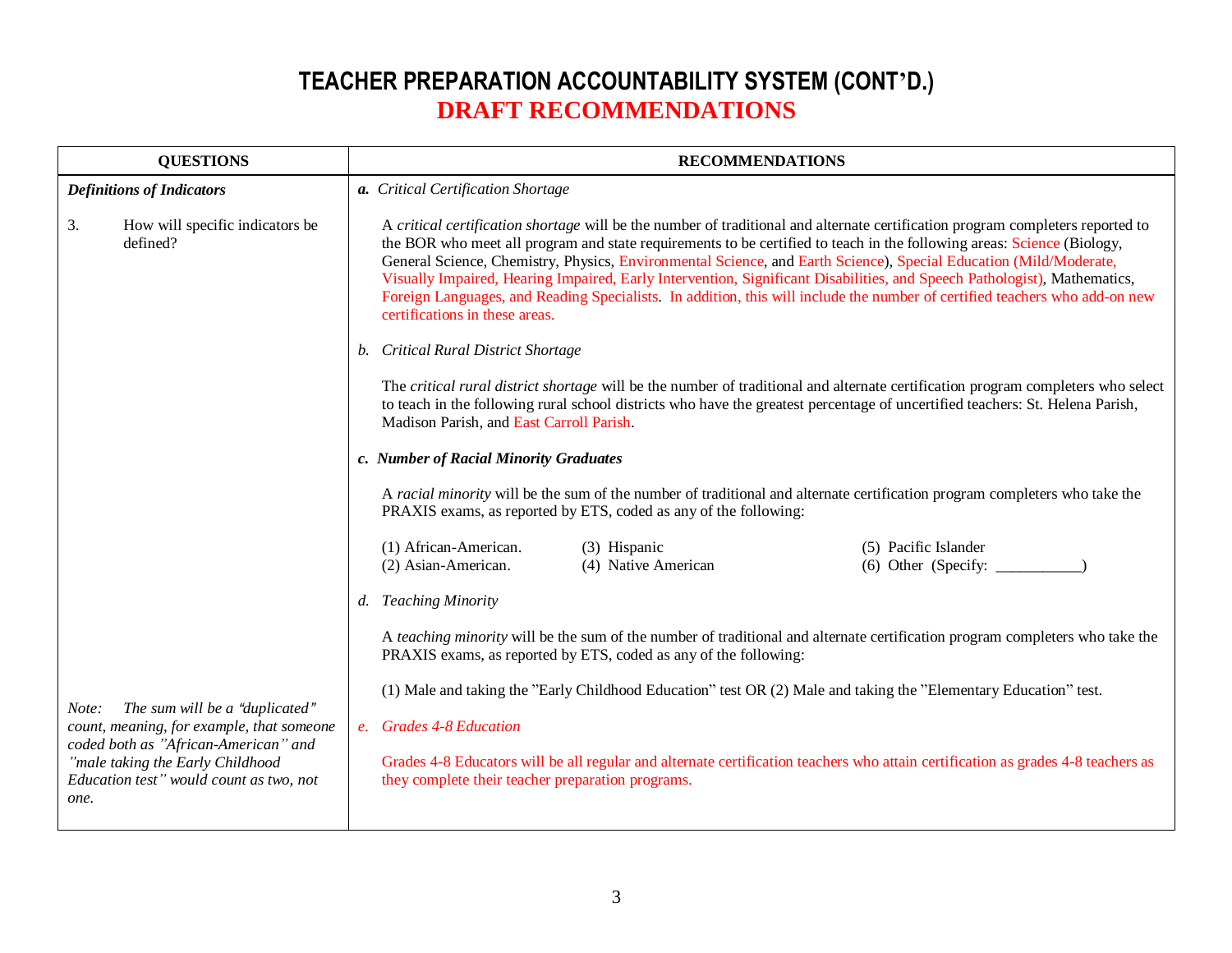| <b>QUESTIONS</b>                                                                                                                                                              | <b>RECOMMENDATIONS</b>                                                                                                                                                                                                                                                                                                                                                                                                                                                                                                                                                                                                                                                                                                                                                                                                            |  |  |
|-------------------------------------------------------------------------------------------------------------------------------------------------------------------------------|-----------------------------------------------------------------------------------------------------------------------------------------------------------------------------------------------------------------------------------------------------------------------------------------------------------------------------------------------------------------------------------------------------------------------------------------------------------------------------------------------------------------------------------------------------------------------------------------------------------------------------------------------------------------------------------------------------------------------------------------------------------------------------------------------------------------------------------|--|--|
| <b>Teacher Quantity Index</b><br>4.<br>How will a Teacher Quantity<br>Index be calculated?<br>(This section will be revised in 2006-2007<br>by the Blue Ribbon Commission for | The Board of Regents approved a goal of a 15% increase in program completers beyond a Baseline Score as a target for<br>universities to achieve an "A+" status for quantity. The 15% goal was jointly determined by members of the Board of Regents<br>and Board of Elementary and Secondary Education based upon percentage of uncertified teachers in the State and the anticipated<br>capacity of universities to increase quantity. It was determined that the increase could be exhibited by increasing the overall<br>number of program completers each year or increasing the diversity of the completers (e.g., certification shortage, rural shortage,<br>racial minorities, and teaching minorities).                                                                                                                   |  |  |
| <b>Educational Excellence once more current</b><br>data are available.)                                                                                                       | System heads may require all institutions to increase by the same percentage, or they may adjust the degree of increase at<br>individual institutions and require one institution to demonstrate a greater level of increase (e.g., 18%) and another institution to<br>demonstrate a lower level of increase (12%) based upon the institution's capacity to increase. An overall 15% increase will be<br>required for the total system. Individual public universities will have the right to present information to their system boards if<br>they feel that the program completer target set for their institution is not appropriate. A 15% increase in the percentage of<br>program completers has been established for all private universities who wish to participate in the Teacher Preparation<br>Accountability System. |  |  |
|                                                                                                                                                                               | A Baseline Score will be calculated for each institution by determining the total number of regular and alternate certification<br>students who completed the teacher preparation programs during the time period of July 1, 2000 to June 30, 2001. This cohort<br>was selected due to their completion immediately after the approval of the Teacher Preparation Accountability System by the<br>Board of Regents and due to their scores being used to assign grades to institutions during April 2002 for passage of the PRAXIS<br>examinations. The baseline will remain constant until the Teacher Preparation Accountability System is reexamined for 2005-<br>2006.                                                                                                                                                        |  |  |
|                                                                                                                                                                               | A Quantity Score will be calculated for each institution by assigning one point to every regular and alternate certification program<br>completer during a year. One-half a point will also be assigned for every program completer during that year that fits the<br>definitions for: critical certification shortages, critical rural district shortages, racial minorities, and teaching minorities. The<br>total number of program completers will be added to the bonus points to determine the Quantity Score.                                                                                                                                                                                                                                                                                                              |  |  |
|                                                                                                                                                                               | Quantity Score = Program Completers + Grades 4-8 Education + $(.5 *$ [Certification Shortage + Rural Shortage + Racial Minority<br>+ Teaching Minority])                                                                                                                                                                                                                                                                                                                                                                                                                                                                                                                                                                                                                                                                          |  |  |
|                                                                                                                                                                               | The Quantity Score will be compared to the Baseline Score to determine the percentage of increase or decrease and the assigned<br>grade.                                                                                                                                                                                                                                                                                                                                                                                                                                                                                                                                                                                                                                                                                          |  |  |
|                                                                                                                                                                               | +15% and greater difference between Quantity Score and Baseline Score<br>$(Scaled \, Scores: 125+)$<br>A+<br>+5% to +14% difference between Quantity Score and Baseline Score<br>(Scaled Scores: 100-124.9)<br>A<br>-3% to +4% difference between Quantity Score and Baseline Score<br>B<br>$(Scaled \, Scores: 80-99.9)$<br>$\mathsf{C}$<br>-4% to -15% difference between Quantity Score and Baseline Score<br>$(Scaled \, Scores: 50-79.9)$<br>-16% and greater difference between Quantity Score and Baseline Score<br>Below C<br>(Scaled Scores: 0-49.9)<br>Standard scores will be assigned to all percentages to create a Teacher Quantity Index for each institution.                                                                                                                                                     |  |  |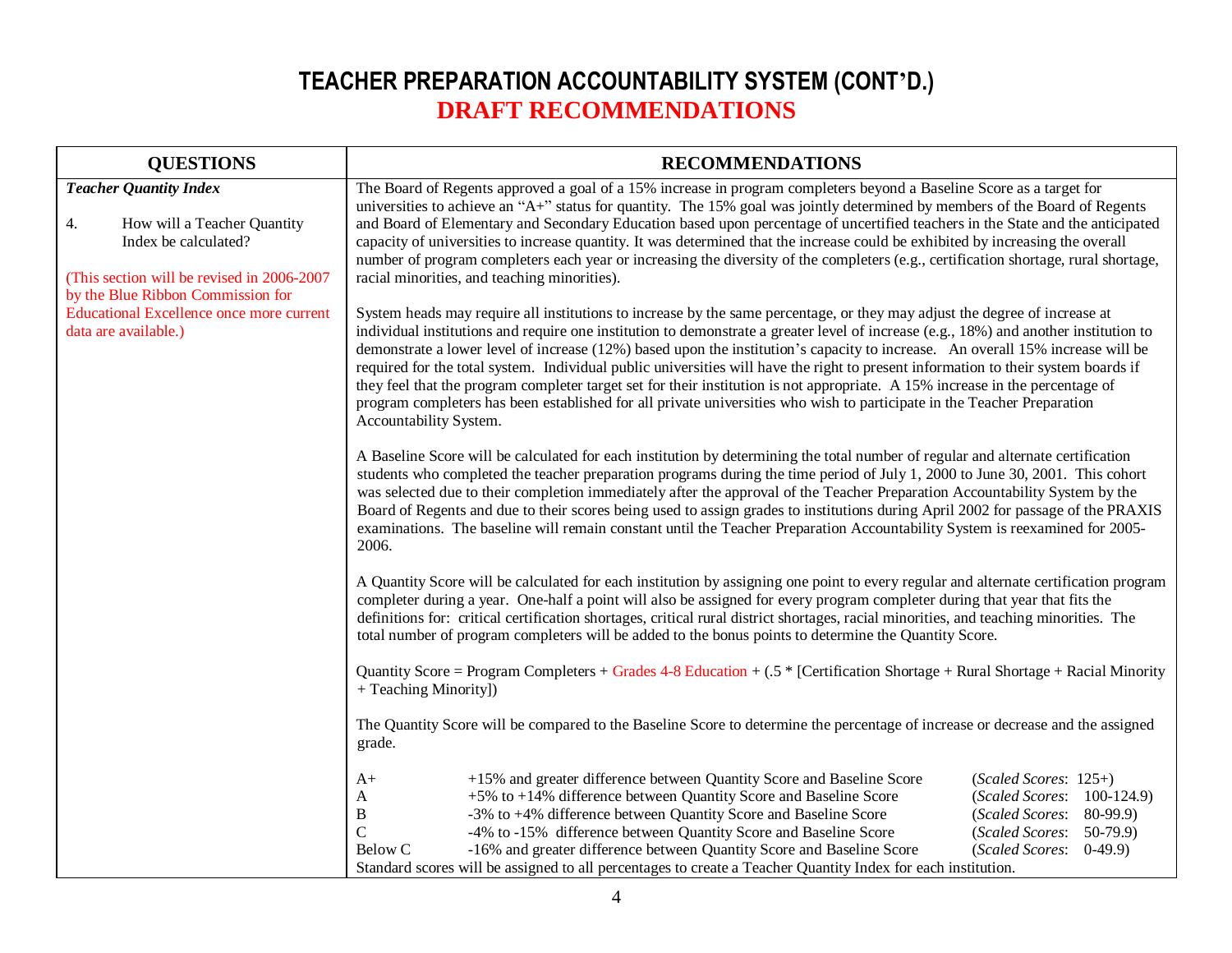| <b>QUESTIONS</b>                                                                                             |                                                                                                                                                                                                                                                                                                                                                                                                                                                                         |                                                                                                                                                                     | <b>RECOMMENDATIONS</b>                                                                                                                                                                                                                                                       |  |
|--------------------------------------------------------------------------------------------------------------|-------------------------------------------------------------------------------------------------------------------------------------------------------------------------------------------------------------------------------------------------------------------------------------------------------------------------------------------------------------------------------------------------------------------------------------------------------------------------|---------------------------------------------------------------------------------------------------------------------------------------------------------------------|------------------------------------------------------------------------------------------------------------------------------------------------------------------------------------------------------------------------------------------------------------------------------|--|
| <b>Institutional Performance Index</b>                                                                       | Regression analysis will be used to convert individual values to individual scaled scores for each index.                                                                                                                                                                                                                                                                                                                                                               |                                                                                                                                                                     |                                                                                                                                                                                                                                                                              |  |
| 5.<br>How will the Institutional<br>Performance Index be calculated?                                         | <b>Certification Index</b>                                                                                                                                                                                                                                                                                                                                                                                                                                              |                                                                                                                                                                     | Grades and specific scaled scores will be assigned to institutions based upon the overall percentage of program completers who                                                                                                                                               |  |
| (This section will be revised in 2006-2007)                                                                  | passed the PRAXIS examinations. The grades and corresponding percentage ranges and scaled scores ranges are the following:                                                                                                                                                                                                                                                                                                                                              |                                                                                                                                                                     |                                                                                                                                                                                                                                                                              |  |
| by the Blue Ribbon Commission for<br><b>Educational Excellence once more current</b><br>data are available.) | <b>Grades</b><br>$A+$<br>A<br>B<br>$\mathbf C$<br>Below C                                                                                                                                                                                                                                                                                                                                                                                                               | Percentages<br>98%-100%<br>92%-97%<br>87%-91%<br>80%-86%<br>0%-79%                                                                                                  | <b>Scaled Scores</b><br>$125+$<br>100-124<br>80-99<br>50-79<br>$0-49$                                                                                                                                                                                                        |  |
|                                                                                                              | <b>Graduate Satisfaction Index</b><br>Grades and specific scaled scores will be assigned to specific mean scores from surveys administered during the fall of each year<br>to first year teachers who completed their programs the previous year. Teachers will use a 1 to 4 point scale to respond to<br>questions pertaining to their preparation to teach within schools. The grades and corresponding ranges for mean scores and<br>scaled score are the following: |                                                                                                                                                                     |                                                                                                                                                                                                                                                                              |  |
|                                                                                                              | <b>Grades</b><br>$A+$<br>A<br>$\, {\bf B}$<br>$\mathbf C$<br><b>Below C</b><br><b>Assessor Survey Index</b><br><b>Institutional Performance Index</b><br><b>Institutional Performance Index</b>                                                                                                                                                                                                                                                                         | <b>Means</b><br>128 and above<br>117.0-127.9<br>107.0-116.9<br>$93.0 - 106.9$<br>$0-92.9$<br>Grades and scaled scores will be determined in the future.<br>$\equiv$ | <b>Scaled Scores</b><br>$125+$<br>100-124<br>80-99<br>50-79<br>$0-49$<br>The formula that will be used to calculate the Institutional Performance Index will be the following:<br>(Certification Index + Graduate Satisfaction Index + Assessor Survey Index $\frac{3}{3}$ ) |  |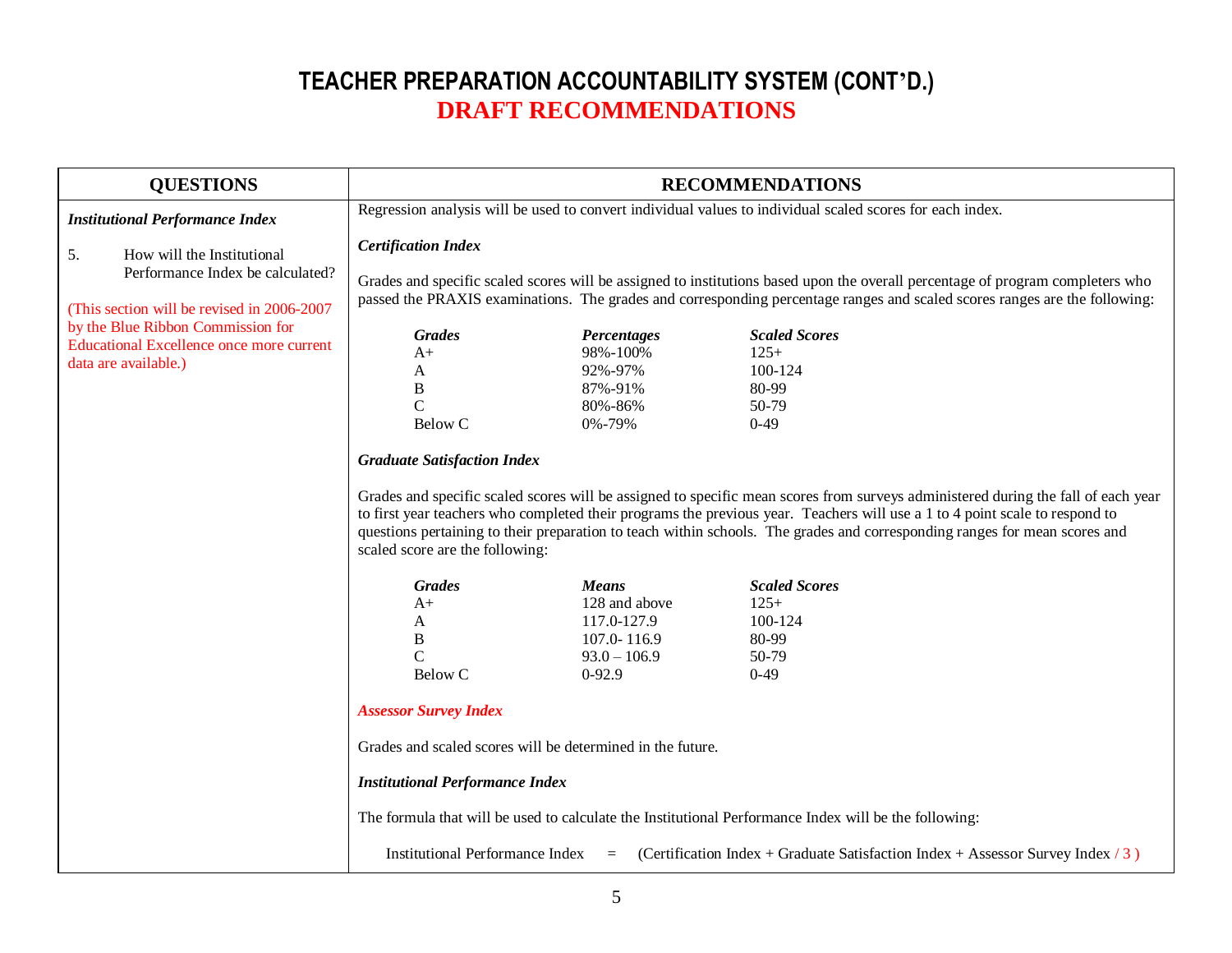| <b>QUESTIONS</b>                                                                                                                                                                                                                                                                              | <b>RECOMMENDATIONS</b>                                                                                                                                                                                                                                                                                                                                                                                                                                                                                                                                                                                                                                                                                                                                                                                                                                                                                                                                                                                                                                                                                                                                                                                                                                                                                                                                                                                                                                                                                                                                                                                                                                                 |
|-----------------------------------------------------------------------------------------------------------------------------------------------------------------------------------------------------------------------------------------------------------------------------------------------|------------------------------------------------------------------------------------------------------------------------------------------------------------------------------------------------------------------------------------------------------------------------------------------------------------------------------------------------------------------------------------------------------------------------------------------------------------------------------------------------------------------------------------------------------------------------------------------------------------------------------------------------------------------------------------------------------------------------------------------------------------------------------------------------------------------------------------------------------------------------------------------------------------------------------------------------------------------------------------------------------------------------------------------------------------------------------------------------------------------------------------------------------------------------------------------------------------------------------------------------------------------------------------------------------------------------------------------------------------------------------------------------------------------------------------------------------------------------------------------------------------------------------------------------------------------------------------------------------------------------------------------------------------------------|
| <b>Less Than 10 Program Completers</b><br>Will data be used if there are less<br>6.<br>than 10 program completers?                                                                                                                                                                            | If data is available for less than 10 program completers at an institution during a given year, two consecutive years of data will<br>be used to determine an average score. If two consecutive years of data are not available, the specific variable will not be<br>integrated into the accountability formula until the data are available.                                                                                                                                                                                                                                                                                                                                                                                                                                                                                                                                                                                                                                                                                                                                                                                                                                                                                                                                                                                                                                                                                                                                                                                                                                                                                                                         |
| <b>Labels for Teacher Preparation Programs</b><br>How will labels be assigned to<br>7.<br><b>Teacher Preparation Programs?</b><br>(This section will be revised in 2006-2007)<br>by the Blue Ribbon Commission for<br><b>Educational Excellence once more current</b><br>data are available.) | The labels listed below will only be assigned to the overall Teacher Preparation Performance Score. However, individual grades<br>will be assigned to the Quantity Index and Institutional Performance Index.<br>The Teacher Preparation Performance Scores will range from 0 to beyond 100, with a score of 100-124.9 indicating that a<br>university possesses a High Performing program. All universities will be expected to achieve a Teacher Preparation<br>Performance Score of 100 and achieve a "High Performing" status by April 2006.<br>April 2003 & Beyond<br>During April 2003 and beyond, universities will be assigned specific labels each year based upon the level of their Teacher<br>Preparation Performance Scores. For the first four years (April 2003-April 2006), the following scores must be achieved to<br>receive the following labels:<br><b>Exemplary Teacher Preparation Program</b><br>Performance Score of 125.0 and above<br>$=$<br>High Performing Teacher Preparation Program<br>Performance Score of 100.0 -124.9<br>$=$<br>Satisfactory Teacher Preparation Program<br>Performance Score of 80.0 - 99.9<br>$=$<br>At-Risk Teacher Preparation Program<br>Performance Score of 50.0 - 79.9<br>$\equiv$<br>Low Performing Teacher Preparation Program<br>Performance Score of 0 - 49.9<br>$=$<br>After 2003-2006, it is intended that the scores required to receive each label will increase over time. Beginning with 2006-2007,<br>there will be a revised schedule of scores associated with the labels. Universities will be expected to demonstrate additional<br>growth to meet the new criteria and maintain the labels. |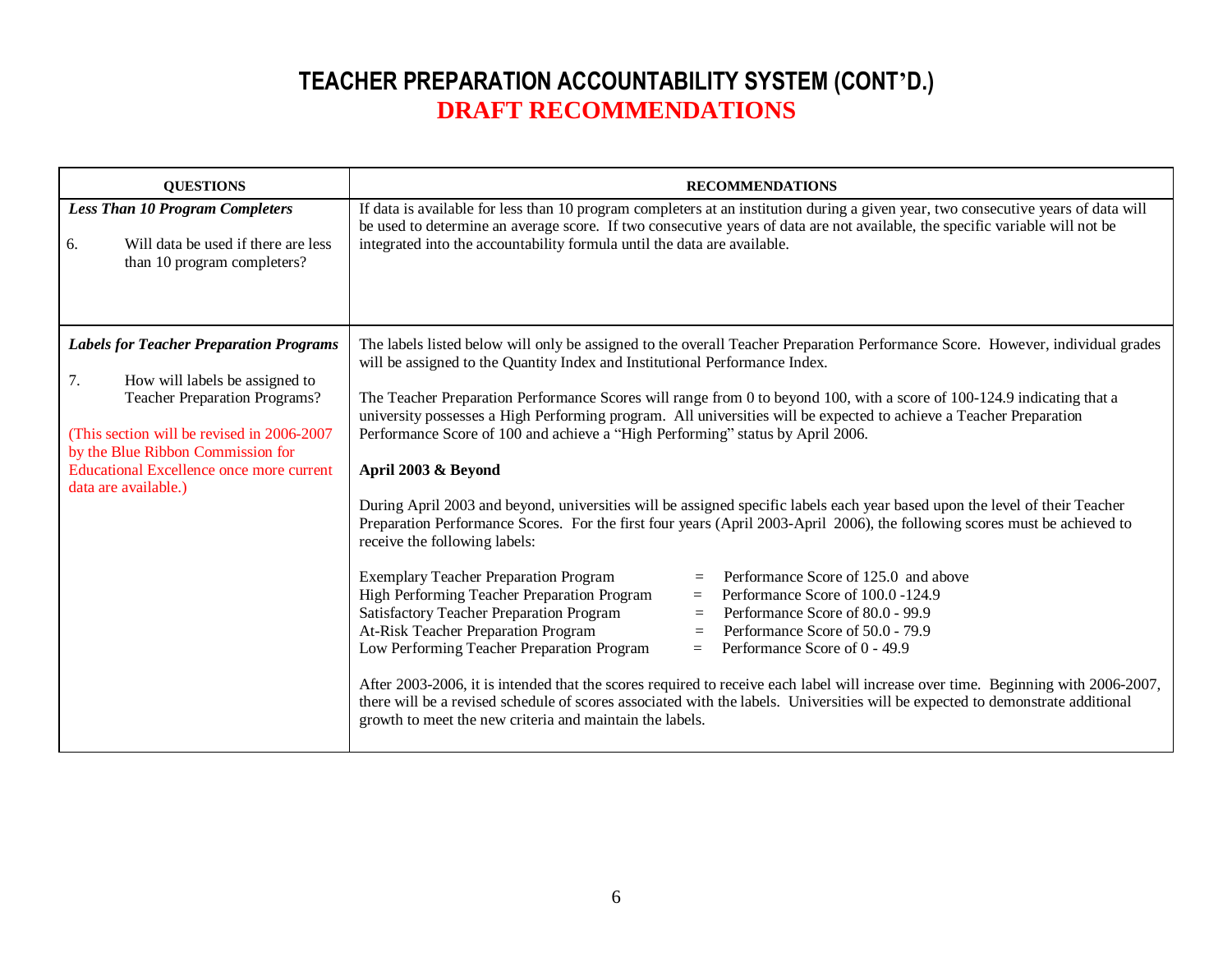| <b>QUESTIONS</b> |                                                                        | <b>RECOMMENDATIONS</b>                                                                                                                                                                                                                                                                                                                                                                                                                                                                                                                                                 |  |
|------------------|------------------------------------------------------------------------|------------------------------------------------------------------------------------------------------------------------------------------------------------------------------------------------------------------------------------------------------------------------------------------------------------------------------------------------------------------------------------------------------------------------------------------------------------------------------------------------------------------------------------------------------------------------|--|
| Rewards          |                                                                        | Universities should receive rewards if they attain Teacher Preparation Performance Scores that result in labels of<br>"Exemplary" or "High Performing". They should also receive a reward if they have a "Satisfactory" label and                                                                                                                                                                                                                                                                                                                                      |  |
| 8.               | Should universities be rewarded for high<br>performance and/or growth? | demonstrate a predetermined amount of growth. Types of rewards should be:<br><b>Exemplary Teacher Preparation Programs</b>                                                                                                                                                                                                                                                                                                                                                                                                                                             |  |
|                  |                                                                        | Universities receive a positive label.<br>a.<br>Universities be recognized at a public celebration.<br>b.<br>Universities receive public recognition in institutional report cards and state reports.<br>c.<br>$\mathbf{d}$ .<br>Universities receive a monetary reward that is at a higher level than the reward for High Performing<br>Teacher Preparation Programs. The reward funds may be used for professional development of faculty or<br>to fund a special initiative that enhances the knowledge of faculty.                                                 |  |
|                  |                                                                        | <b>High Performing Teacher Preparation Programs</b><br>Universities receive a positive label.<br>a.<br>Universities be recognized at a public celebration.<br>b.<br>Universities receive public recognition in institutional report cards and state reports.<br>c.<br>Universities receive a monetary reward that is at a lower level than the reward for Exemplary Teacher<br>$\mathbf{d}$ .<br>Preparation Programs. The reward funds may be used for professional development of faculty or to fund a<br>special initiative that enhances the knowledge of faculty. |  |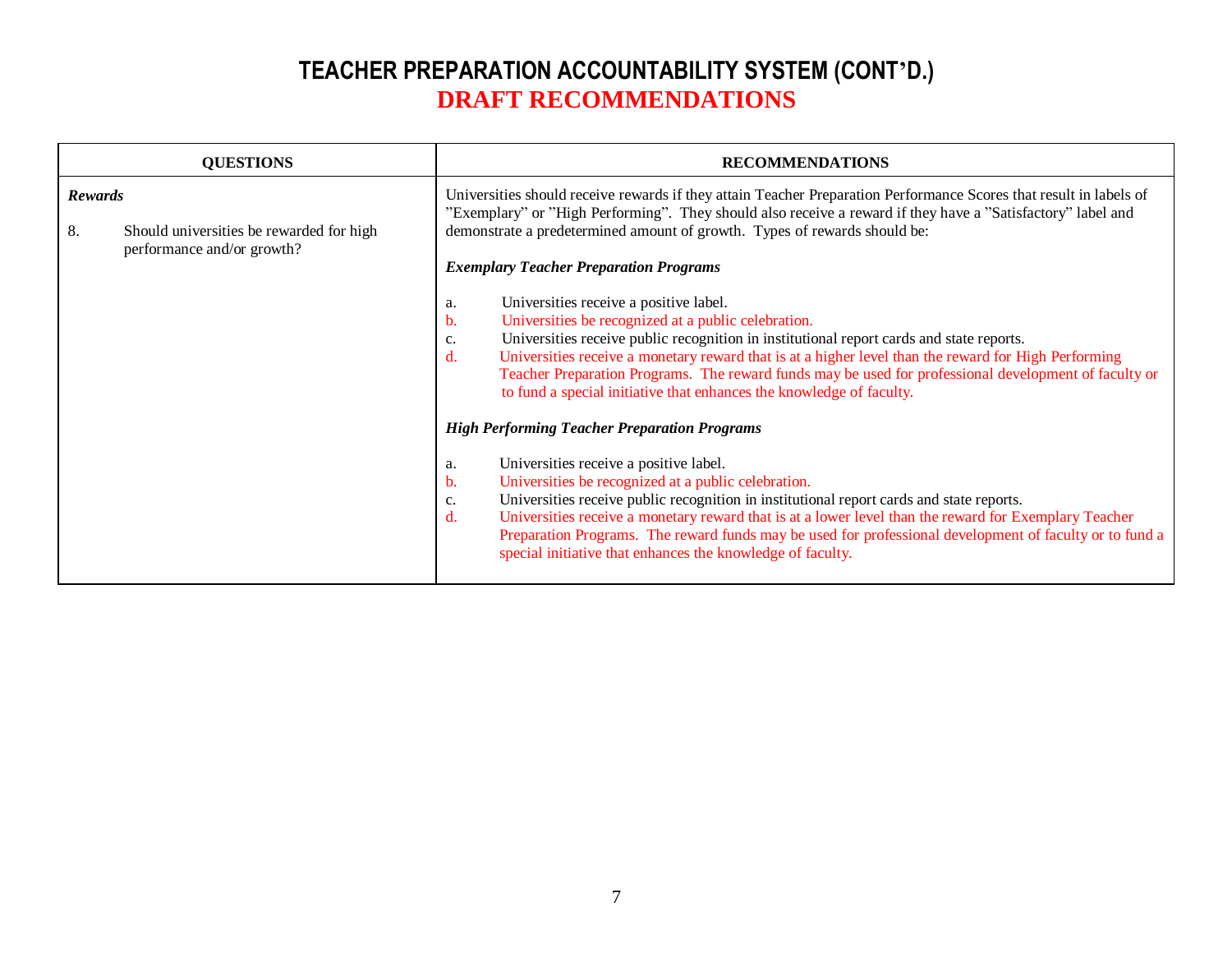| <b>QUESTIONS</b>                                                                                                                                                                               | <b>RECOMMENDATIONS</b>                                                                                                                                                                                                                                                                                                                                                                                                                                                                                                                                                                                                                                                                                                                                                                                                                                                                                                                                                                                                                                                                                                                                                                                                                                         |
|------------------------------------------------------------------------------------------------------------------------------------------------------------------------------------------------|----------------------------------------------------------------------------------------------------------------------------------------------------------------------------------------------------------------------------------------------------------------------------------------------------------------------------------------------------------------------------------------------------------------------------------------------------------------------------------------------------------------------------------------------------------------------------------------------------------------------------------------------------------------------------------------------------------------------------------------------------------------------------------------------------------------------------------------------------------------------------------------------------------------------------------------------------------------------------------------------------------------------------------------------------------------------------------------------------------------------------------------------------------------------------------------------------------------------------------------------------------------|
| <b>Corrective Actions</b><br>9.<br>What will happen when a university obtains an<br>"At-risk Teacher Preparation Program" label or<br>a "Low Performing Teacher Preparation<br>Program" label. | Universities should receive corrective actions if they attain Teacher Preparation Performance Scores that result in<br>labels of "At-risk" or "Low Performing." Types of corrective actions are the following.<br><b>For At-risk Teacher Preparation Programs Only</b><br>Level 1:<br>Universities receive an "At-risk" label for the U.S. Department of Education.<br>a.<br>Universities obtain an external expert to work with the PK-16+ Councils to conduct a rigorous program<br>b.<br>review and identify actions to improve the teacher preparation program.<br>Universities report recommended actions to improve the teacher preparation program to the public.<br>c.<br>Universities report progress in improving the teacher preparation program to the public on an annual basis.<br>d.<br>Universities have two years to reach "Satisfactory" level.<br>e.<br>Level 2:<br>Universities receive an "At-risk" label for the U.S. Department of Education.<br>a.<br>Board of Regents refuses to approve new university programs in colleges that offer general education and<br>b.<br>major courses to teacher education majors.<br>Board of Elementary and Secondary Education assign private universities a "probationary status" as part of<br>c. |
|                                                                                                                                                                                                | the state approval process.<br>Universities provide teacher preparation candidates with written notification (e.g., e-mail, letter, etc.) that<br>d.<br>communicates that the program has been assigned an "At-Risk" label and must reach a "Satisfactory" level<br>in two years or be labeled as "Low Performing." The written communication should identify actions that are<br>being implemented to reach a "Satisfactory" level.<br>Universities have one year to move to "Satisfactory" level. Universities that fail to demonstrate growth will<br>e.<br>move to Level 3 corrective actions.                                                                                                                                                                                                                                                                                                                                                                                                                                                                                                                                                                                                                                                             |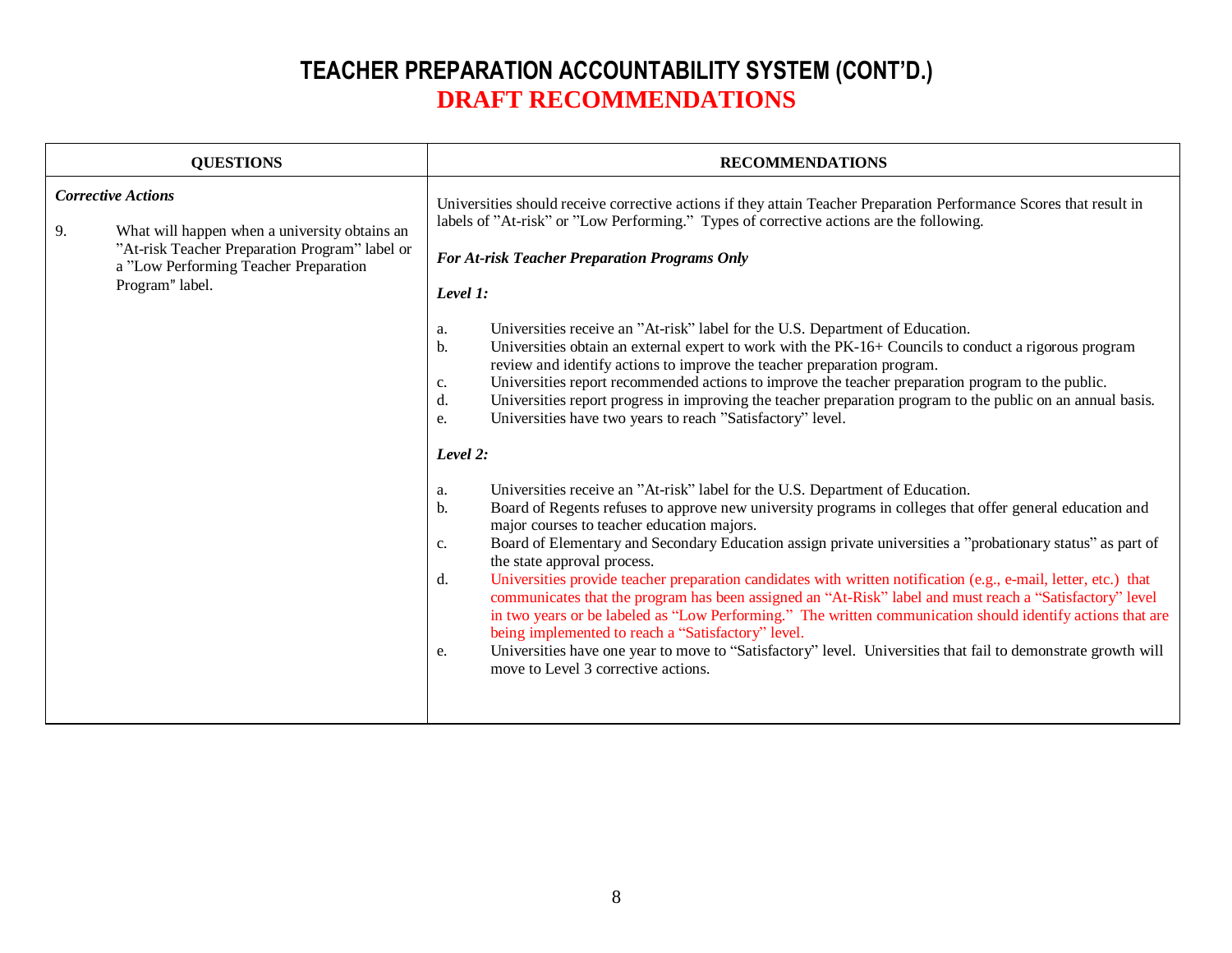| <b>QUESTIONS</b>                                                                                                                                                                                           | <b>RECOMMENDATIONS</b>                                                                                                                                                                                                                                                                                                                                                                                                                                                                                                                                                                                                                                                                                                                                                                                                                                                                                                                                                                                                                                                                                                      |
|------------------------------------------------------------------------------------------------------------------------------------------------------------------------------------------------------------|-----------------------------------------------------------------------------------------------------------------------------------------------------------------------------------------------------------------------------------------------------------------------------------------------------------------------------------------------------------------------------------------------------------------------------------------------------------------------------------------------------------------------------------------------------------------------------------------------------------------------------------------------------------------------------------------------------------------------------------------------------------------------------------------------------------------------------------------------------------------------------------------------------------------------------------------------------------------------------------------------------------------------------------------------------------------------------------------------------------------------------|
| Corrective Actions (Cont'd.)<br>What will happen when a university obtains an<br>9.<br>"At-risk Teacher Preparation Program" label or<br>a "Low Performing Teacher Preparation<br>Program" label (Cont'd.) | For Low Performing Teacher Preparation Programs or At-Risk Teacher Preparation Programs that Fail to<br><b>Demonstrate Growth During Level 2 Corrective Actions</b><br>Level 3:<br>Universities receive a "Low Performing" label for the U.S. Department of Education.<br>a.<br>Universities are assigned an external team (funded by universities) to assist the program.<br>b.<br>Universities provide teacher preparation candidates with written notification (e.g., e-mail, letter, etc.) that<br>c.<br>communicates that the program has been assigned a "Low Performing" label and must reach a "Satisfactory"<br>level in two years or be reconstituted the next year. The written communication should identify actions that<br>are being implemented to reach a "Satisfactory" level.<br>Universities have two years to move to a "Satisfactory" level. (Note: Universities that have had an "At-risk"<br>d.<br>label for three years will have only one year to move to a "Satisfactory" level before moving to Level 4.)<br>Level 4:<br>Universities lose state approval of teacher preparation programs.<br>a. |
| Non-approval<br>What will happen once a university moves into<br>10.<br>Level 4 corrective action?                                                                                                         | Once a university reaches Level 4 of the corrective actions, the program will no longer be approved by the state. If<br>the university wishes to reconstitute the program, it may not submit a plan for a new program until a minimum of one<br>year is spent planning the reconstituted program.<br>Once a university loses its program approval, it may accept no new students into the teacher preparation program.<br>Students already enrolled in the non-approved teacher preparation program may complete their program at the<br>university and be eligible for certification. A non-approved institution is expected to work with approved institutions<br>and help students transfer credits to approved universities providing the students meet admission requirements at the<br>approved universities.<br>The performance of students from non-approved institutions who enter approved institutions during their final 30<br>hours will not be calculated into the Teacher Preparation Performance Score of the approved institutions.                                                                        |